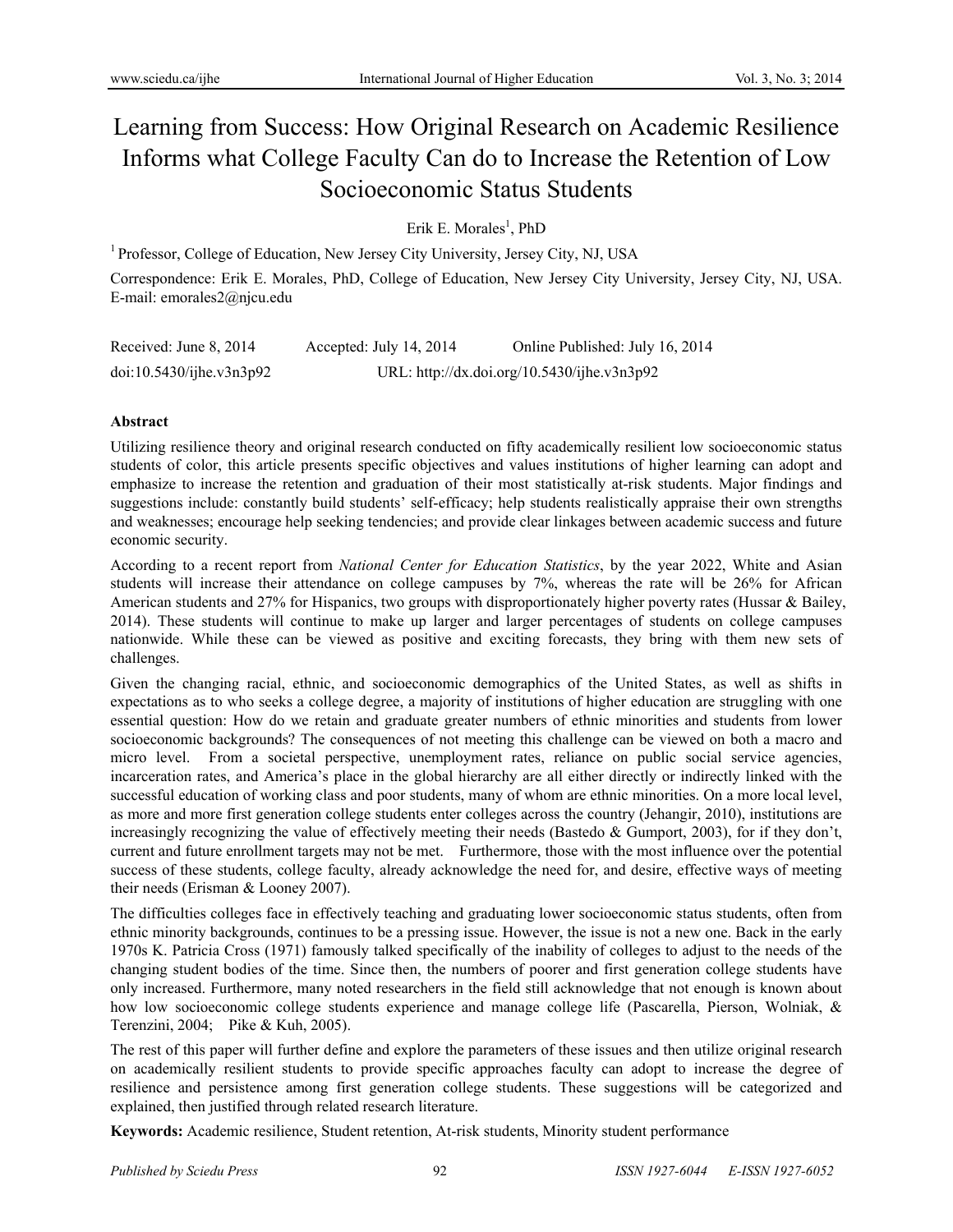## **1. The Problem**

Currently, only a little more than half (56%) of students beginning college any given fall will earn their degrees within six years, and these percentages are even lower for African Americans and Hispanics, 39% and 49% respectively (NCES, 2013). There are similar variations in college graduation based on socioeconomic status, with poorer students consistently graduating at lower rates than their wealthier peers (Fox, Connolly & Snyder, 2005).

Perhaps even more troubling, even for students of similar academic ability, those from poorer economic backgrounds still suffer significantly lower graduation rates that their equally academically talented peers. For example, in a longitudinal study, poor students who scored high on an eighth grade mathematics assessment graduated college at a 29% clip, whereas students with similar math scores from middle income families were at 47%, and high income families at 74% (Fox et al., 2005). There are questions and debates as to exactly why poor and ethnic minority students continue to graduate college at lower rates, but what virtually everyone agrees on is that colleges and universities can and should do more to address the issue.

The goal of increasing retention rates for ethnic minority students, especially those from the lower rungs of the socioeconomic latter, has remained a major concern for institutions of higher learning throughout the United States (Hill & Woodward, 2013; O'Keeffe, 2013; Seidman, 2007). Furthermore, the fact that, despite national economic highs and lows, the earning of a college degree is still the most direct route to escaping poverty (Perna, 2005), means it is imperative that we continue to pursue ways of increasing college graduation, particularly for our poorest and most vulnerable students.

There has been a good amount of research exploring and documenting student adjustment to college life and retention (Astin 1993; Hausmann, Schofield, & Woods, 2007; Pascarella & Terenzini 2005; Tinto 1993), as well as research specifically focused on low socioeconomic students and their transitions to college (Kraemer, 1997; Morales, 2012; Terenzini, 1994). The bulk of these studies relied on quantitative regression analysis to isolate which variables correlated with eventual graduation (see Bai & Pan, 2010, for an extant example). These works have often successfully met their goals. However, there has not been as much work done on specifically *how* poor students have managed to excel despite stressors which often derail others with similar backgrounds. This is where resilience theory and research can play a major role.

#### **2. Resilience Theory**

Essentially, educational resilience is the statistically anomalous academic achievement of students who possess and confront "risk factors" that predict failure for most students from similar circumstances (Morales & Trotman, 2004). These students were appropriately termed by Gerardi (1990) as the "the statistical elite" (p. 403). Unlike many other perspectives on the academic performance of poor students, resilience theory takes an up close and personal look at those students who have succeeded, and then asks why and how?

By applying a resilience paradigm, colleges and universities can attempt to enhance and replicate the attributes and conditions that successful poor students have identified as critical to their success. Another benefit of resilience theory is that, because it looks at success over time, the longer term benefits of particular attributes and conditions can be assessed. Finally, the resilience model allows for a sense of how multiple protective factors can work collectively, supplementing each other as they contribute to the success of the student. See Morales (2010), for detailed analysis of how protective factor "clusters" facilitate resilience.

Initially, the resilience concept was applied to positive mental health outcomes despite psychological stressors (Garmenzy, 1991; Rutter, 1979;Werner & Smith, 1982), rather than educational outcomes. However, it gradually evolved as lens through which unlikely academic success could be viewed as well (Wang & Gordan, 1994).

In conceptualizing "resilience" there has been debate as to whether it should be viewed as an outcome or a process (McCubbin, 2001). For the sake of this research, the term "resilience" is a broad umbrella concept, capturing both the outcome and process of exceptional academic achievement despite the presence of potentially virulent risk factors.

Though academic resilience as a field of study has recently become more prominent in the social science literature (Conchas, 2006; Hartley, 2013; Hawkins, & Mulkey, 2005; Kitano & Lewis, 2005, this focus on positive outcomes remains minuscule compared to all of the work still being done on student failure (Morales & Trotman, 2011). This is where resilience studies and theory distinguish themselves and can contribute to a better understanding of the whole picture when it comes to the academic performance of poor and ethnic minority students. Despite the daunting statistics discussed earlier, the fact remains that a percentage of students do beat the odds and exceed expectations. Resilience theory is based on the reasoning that if we learn how at-risk students succeed, we can better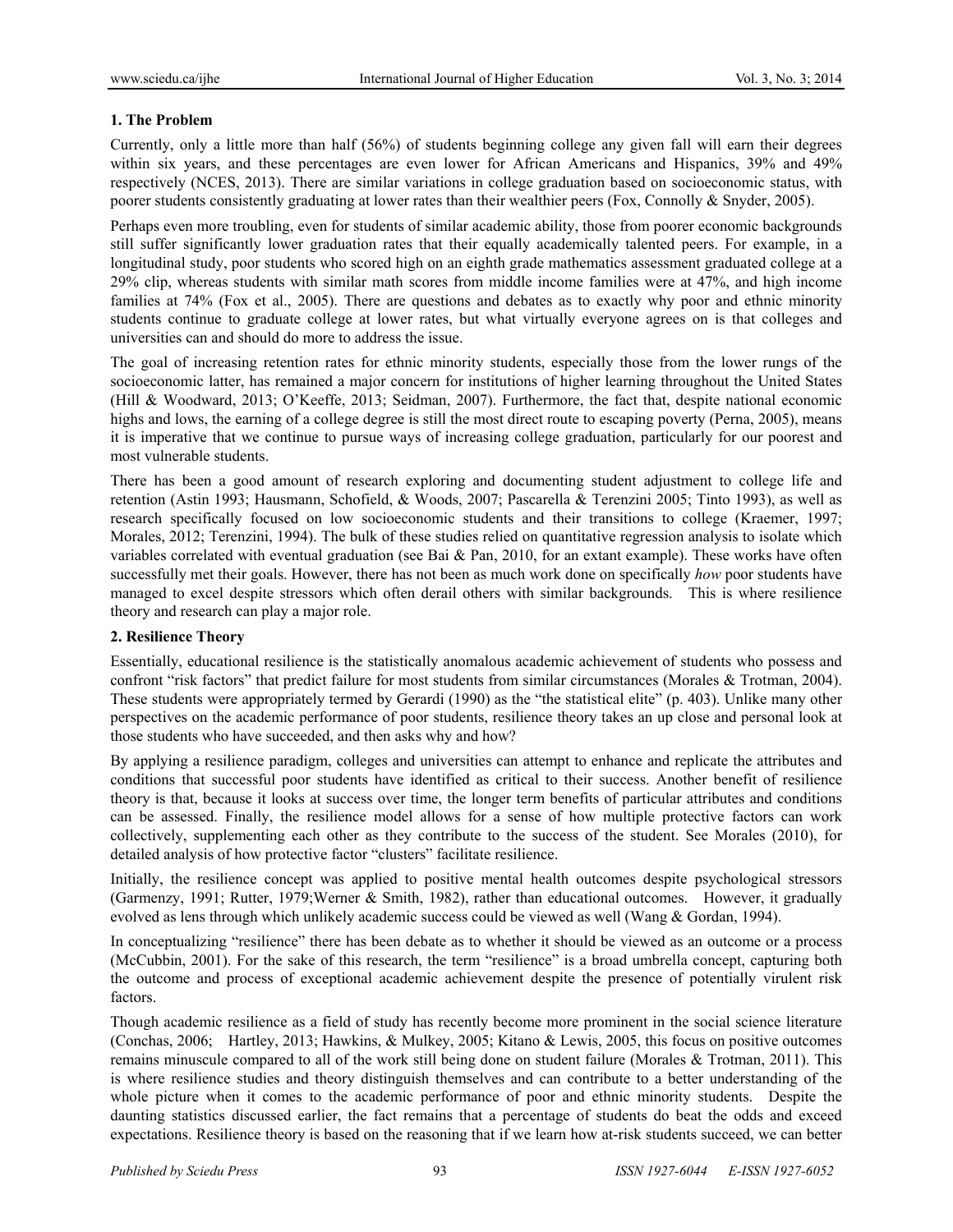help those with the potential to succeed. Consequently, a brief overview of the resilience paradigm and theoretical construct would be helpful.

Kitano and Lewis (2005) articulated the four dynamics most often utilized in resilience theory: risk factors, protective factors, vulnerability areas, and compensatory strategies*.* Risk factors refer to any (usually environmental) dynamics which serve to, or have the potential to, negatively impact an individual on his/her path toward academic success. As examples, these may include inferior schools, lack of access to technology, or insufficient funds for test preparation or quality textbooks. To some extent these are always present, because by definition, resilient students face significant risk factors on their journeys toward educational achievement. Protective factors on the other hand serve to offset or mitigate the risk factors and come in a variety of forms as well. Examples are caring teachers, mentors, quality schools, and inspiring parents/role models.

A vulnerability area is a particular issue that manifests as problematic in given situation. For example, while a risk factor may be lack of access to honors courses, the resulting deficiency in that student's college application would be the vulnerability area. Compensatory strategies are protective factors in action, specific actions that alleviate or even defeat risk factors and vulnerability areas. An effective letter of reference to a college admissions office documenting all of the obstacles the student has overcome would be an example.

It is through a resilience lens, and based on original research, that specific protective factors and compensatory strategies will be presented. These are suggestions, attitudes, and values that colleges in general, and faculty in particular, can adopt to increase the degree to which they create an environment conducive to resilience.

There are myriad ways to increase retention, and many of them are being attempted at colleges across the country. There are scholarships to offset the need to work, summer bridge programs, freshmen seminars, student affairs programming, mentoring groups, learning communities, comprehensive tutoring, and supplemental instruction initiatives, just to name a few. Many of these approaches work and should be continued, however they usually exist outside of where students are spending the vast majority of their formal learning time, the classroom.

What often gets far less attention than it should is what faculty can do *in their classrooms,* on a daily, weekly, and semester basis, to increase retention and promote academic resilience.

#### **3. Method**

The tenets and suggestions proposed below are based upon original research conducted on fifty ethnic minority academically resilient students. A sample population of 50 is usually high for a primarily qualitative study, and yielded a rich and robust array of findings.

Students were recruited from a variety of institutions: private universities ( $n= 26$ ), public universities ( $n= 16$ ), and community colleges (n=8) and all met the following prerequisites at the time of the interviews:

- Had parents with limited educational backgrounds (HS graduates or below)
- Self-identified as an ethnic minority.
- Had completed a minimum of 30 college credits with a minimum grade point average of 3.0 (using a 4.0 point scale).

Based on ubiquitous data indicating that ethnic minority students from poor backgrounds are statistically less likely to attend and succeed in college (US Dept. of Education, 2013), all students who meet the above criteria can be deemed "academically resilient." That is, their academic performance far exceeded what would have been predicted given their statistical starting points.

Thirty-one of the students were female and nineteen were male. Twenty one identified as African American, twenty as Hispanic/Latino, five as Biracial, two as Haitian American, one as Jamaican American, and one as Guyanese American.

In undertaking the research, ultimate goals were accuracy, completeness and data saturation. Completeness is the principle of adding interviews until one is satisfied with the level of understanding for the given phenomenon (Rubin & Rubin, 1995). The saturation point is when additional interviews add little to what has already been learned (Ely, 1991; Glaser & Strauss, 1965). Through fulfillment of both completeness and data saturation, the researcher is confident that the findings present are accurate.

In accordance with the work of Rubin and Rubin (1995) topical semi-structured interviews were conducted. The topic was the students' academic resilience and their mental states throughout that process, and structure was provided by an interview protocol used for all students during their initial interviews. Consequently, while all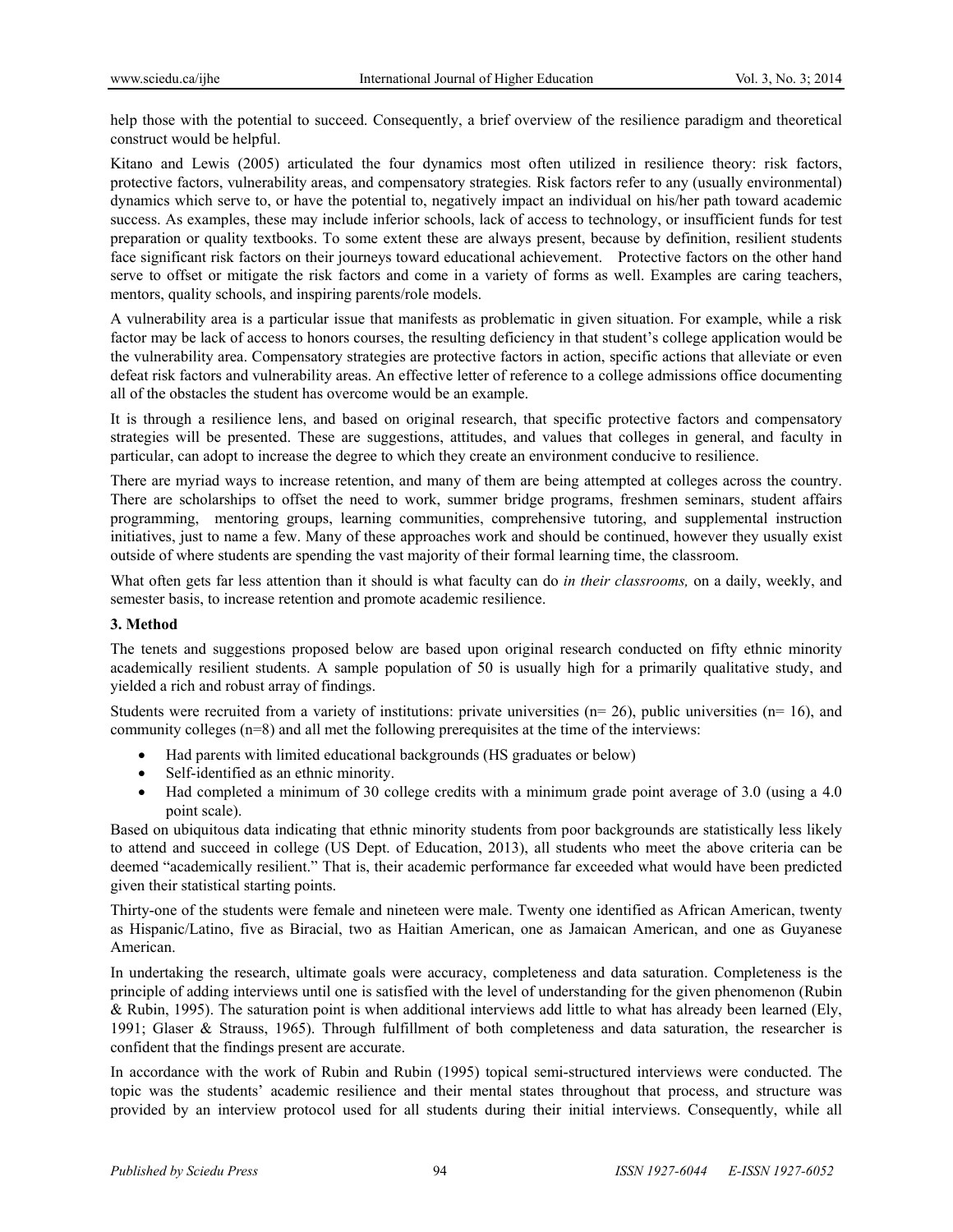students were asked the same initial questions, follow-up interviews were somewhat unique and based on specific interviewee responses from the previous rounds.

Each interviewee underwent a minimum of three separate interviews. Each interview was approximately ninety minutes in length. The first two interviews primarily gathered data and explored broad themes related to the students' academic resilience, while subsequent interviews were highly focused member checks on specific areas of importance and concern. Each interview was recorded and later transcribed verbatim. During and after each interview supplementary notes were recorded. These notes were an attempt to capture the researcher's own thoughts, as well as nuances not evident in an audio recording,

In conducting this research data collection and analysis were distinct processes that were closely intertwined. Consistent with the qualitative research norms (Lincoln & Guba, 1985; Rubin & Rubin, 1995) these two activities were done continuously until data saturation was achieved. Throughout the actual data analysis process, and in accordance with the work of Bogdan & Biklen (1982) coding categories and concepts were created, and emerging themes identified.

All interview transcriptions became part of the field log. Ely (1991) describes the log as a cohesive history of the investigation. Additional components of the log include the supplementary field notes previously mentioned, and personal reflections and descriptions. These writings were then used to write lengthier writings called analytic memos (Bogdan & Biklen, 1982). The analytic memos allowed for the ultimate synthesis of all the components of field log.

Finally, trustworthiness was a key objective during the research process. For the qualitative researcher, trustworthiness refers to assurance that the research activities are instituted fairly, and that the conclusions yielded from the research represent as closely as possible the experiences of the people being studied (Ely, 1991). A variety of methods were used to promote trustworthiness, including: triangulation, coherence of themes, peer de-briefing, and member checking. It is the belief and hope of the researcher that what is presented here is as accurate and precise as is reasonably possible.

#### **4. Research Question**

The findings from the above research were brought to bear on the following question:

 What can faculty do in their classrooms to facilitate the resilience and retention of low socio-economic students?

The presentation of strategies and suggestions, like those that follow, are essential given that most college faculty have never received training on how to teach, let alone how to teach students from varied economic and ethnic backgrounds. Unlike the certification required for k-12 teachers, there is none for college faculty. They are hired based on their expertise in their academic discipline, and then expected to excel at teaching, with little or no professional development or support. Given this reality, it is no wonder many are confounded and dismayed when their students continually struggle despite sincere efforts by both parties

#### **5. Findings**

The findings below describe some of the specific ways that higher education institutions encouraged the resilience of the students in the study, and ways that other institutions can also accomplish this goal. More important than the specific means, the broader categories are what colleges and universities should be targeting. Different institutions have different cultures, missions, and student bodies, consequently *how* various institutions adopt and implement the strategies below may differ as well.

The broad categories of suggestions that follow are: *Constantly Build Students' Self-Efficacy*; *Help Students Realistically Appraise their Own Strengths and Weaknesses; Encourage Help- Seeking Tendencies*; and *Provide Clear Linkages between Academic Success and Future Economic Security.* A detailed look at each, with select research support where appropriate, follows.

#### **6. Constantly Build Students' Self-efficacy**

Strong feelings of self-efficacy (Bandura, 1977), closely related to the concept of an internal locus of control (Rotter, 1966), is perhaps the most commonly cited attribute of academically resilient students (Morales & Trotman, 2011). Students' beliefs in their ability to effect outcomes is paramount. Increased senses of self-efficacy and an internal locus of control lead to more effort expended on academic tasks, while a lack of self-efficacy (an *external* locus of control) tends to reduce the amount of effort expended.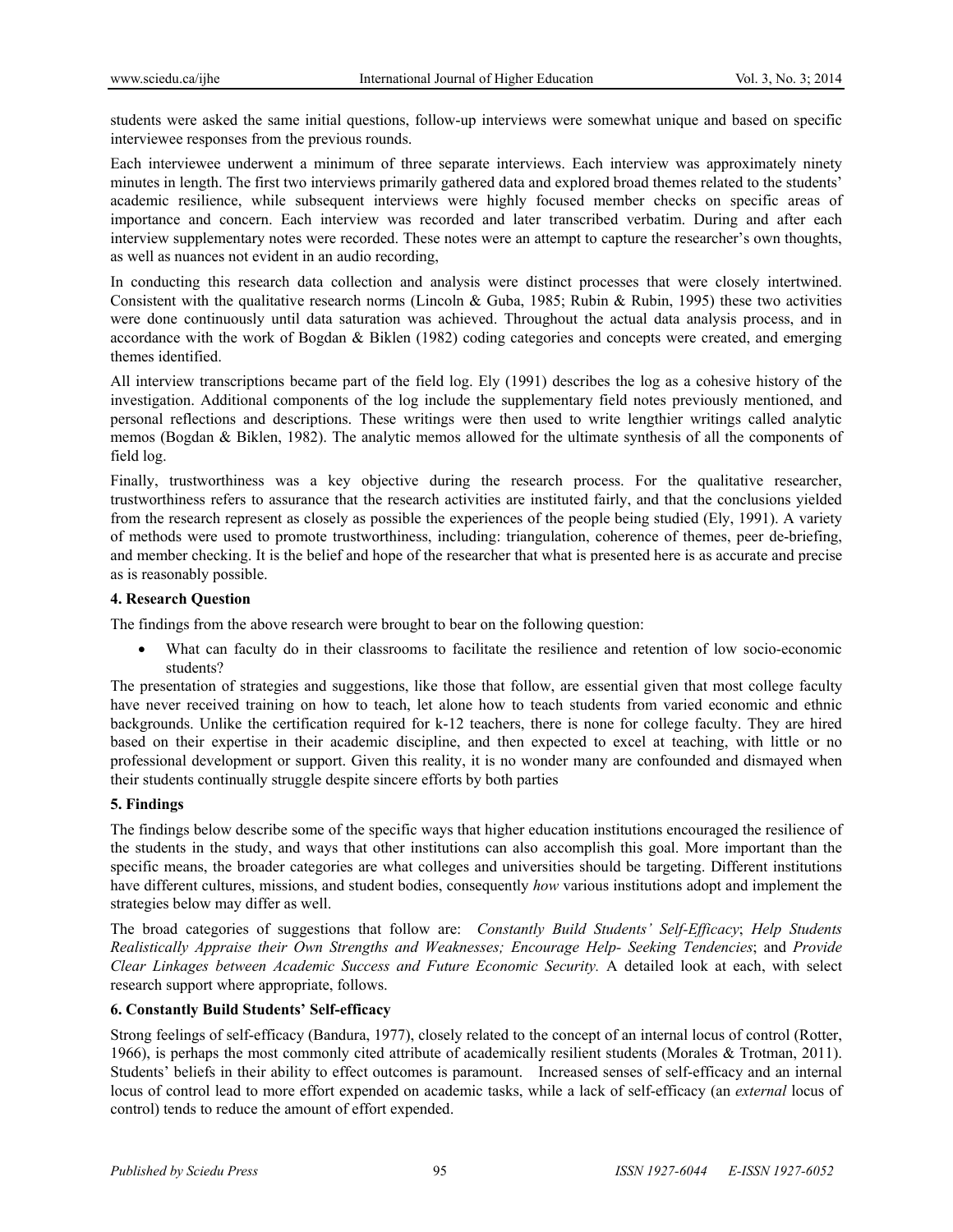Self-efficacy was among the most commonly cited valuable dispositional attributes of the students studied. A full 92% of the students studied identified the belief in their own ability to affect change as a key component of their success. While this is not a particularly unique finding, the question of how to encourage and build self-efficacy in others is an ongoing and elusive challenge.

According to the seminal work of Bandura (1977) self-efficacy derives from four primary sources of information:Performance accomplishment (having been successful in the past), Vicarious experience (hearing about others who have been successful), Verbal persuasion (encouragement), and Physiological states (emotional arousal). The first two, *performance accomplishment* and *vicarious experience,* appear to have been the most useful and efficacious means to self-efficacy for the students studied. Consequently, some specific strategies college faculty can engage in to bolster self-efficacy follow:

 In designing their syllabi, faculty can begin their semester with relatively straightforward and clear assignments that lend themselves to direct correlation between effort and outcome. In other words, assignments that are relatively simple, as long as ample effort is expended.

Students in the study noted that early success in their classes, as well as a correlation between their efforts and that success, reinforced their confidence and increased the degree to which they believed effort would be rewarded. Examples of assignments that appeared to meet these criteria include: identifying and summarizing relevant newspaper articles, defining lists of vocabulary words germane to a particular academic discipline, and reading a text passage and answering comprehension questions. Note that these assignments do not require a lot of additional outside knowledge or resources, nor abstract thinking, but rather are heavily *effort based.* This does not mean students should never engage in critical/abstract thinking, but rather that early assignments that minimize the need for these appeared to build an authentic sense of confidence in relation to the particular course. Once students believed their efforts were being rewarded, they put forth more energy on future, more challenging tasks.

 While addressing students, faculty can talk about and promote previous students who have worked hard and succeeded, as well as how these students managed to do so.

Students in the study benefitted from professors who "demystified" what it takes to succeed in their courses by describing students who may have initially struggled, but ultimately succeeded. In addition to acquiring specific insights into what it takes to succeed, the *possibility* of success became more realistic. Specific suggestions of what to do also helped students guide their energies in fruitful directions. As one student reported:

A lot of times I want to work hard, I really do, but I'm not sure what to do. Like I will spend a bunch of time reading a chapter, and I'll barely remember it, or I remember the wrong stuff when the test comes….Professor (O'Leary) helped because she told me exactly what I needed to do to do good in her class, she told us that the only stuff we needed to know from the book was stuff that she covered in class and that we didn't have to spend time on any of the stuff from the book she didn't also cover. So I would take really good notes and then compare to the book and study just that stuff… I got my first A in that class after she said that, and I kept on doing it. It felt great to know what to do and then to just do it." (Lamar).

Here we see that for students who do not have, nor have access to, "insider" academic knowledge, simple instructions and directions can make all the difference

 Building on the notions above, professors who described their own struggles with, and ultimate mastery of, their academic disciplines were particularly impactful.

These professors humbled themselves, essentially closing the social/intellectual distance between them and their students. The result was described by one student in the following way, "When Professor (Smith) talked about failing out of his first college when he was nineteen, it really made me think about how people can take detours in life and stuff, and still get where they want to be…he made it clear that just because you mess up (it) doesn't mean that's the end of the game…I can still do it" (Angel). Ultimately, these expressions of humility and hardship can help students buy into the possibilities of their own successes. This can be particularly valuable for first generation college students who often view academia as a strange and foreign land, a place in which, deep down inside, they may not feel they belong.

 Another commonly reported characteristics of professors who helped encourage self-efficacy in their students is that they provided frequent, specific, and detailed feedback on as many assignments as possible, especially early in the semester.

Often students increased their effort output, as well as their belief in the value of that output, in response to knowing specifically when they either excelled *or* missed the mark. Consistent feedback helped students link effort with outcome and guided them on what to do next. As discussed earlier, a common, and frustrating, conundrum for many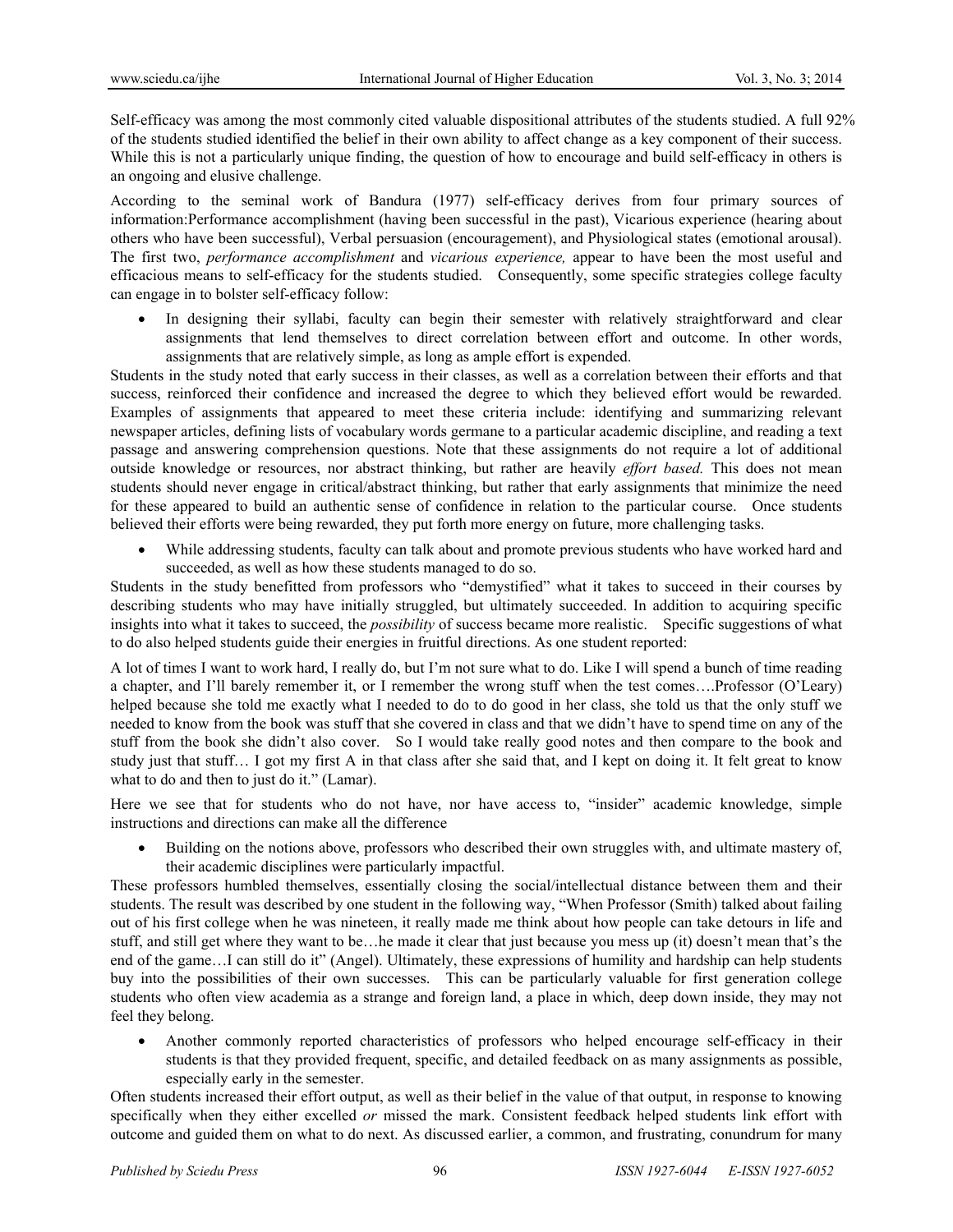potentially resilient students is that they are ready and willing to work hard, but are not knowledgeable and/or academically sophisticated enough to know exactly *what* to do. Consistent and detailed feedback helps solve this problem. One student's words typified many of the resilient students' grateful reactions to these sorts of criticism, "it (the detailed feedback) was like a map, it kept me on track and let me know that I was making progress, like that what I was doing was working, or that I needed to change, that's valuable information. In some of my other classes, I had like no clue where I was, I was kind of lost, and it made me not want to work as hard." (Lucy).

 Another faculty approach which appeared to bolster self-efficacy was the provision of choice when it came to course assignments.

Many students expressed a sense of empowerment when they worked on an assignment or topic that they chose. For many of the students, choice often led to ownership, which encouraged effort and responsibility. A student's discussion of a poetry professor who allowed her to use rap music lyrics in her final analysis paper exemplifies this well:

At first I was shocked that she even let me do it, and I thought it would be kind of easy. But it wasn't. Yeah, she let me do it, but I still had to analyze it the same way as with any of the poems, she wanted us to dig deep and make connections with other stuff…. I didn't mind doing the work because I chose it, it was mine… I worked harder on that paper than on anything I have ever done in school, and I'm also most proud of it. (Deborah)

 Another way faculty enhanced self-efficacy was by emphasizing the developmental and nonlinear nature of academic competence and achievement. These faculty helped students learn by their "failures" by stressing learning as a growth process rather than an either you have it or you don't construct.

Although they did not use these terms, essentially the students were benefitting from professors who viewed academic competence with what researcher Carol Dweck refers as a "growth mindset" (2006). In her research, Dweck found that students who are told they excel because of innate intelligence (a fixed entity) do not do as well and are not as academically courageous as those who are told they excel because of *effort* (a malleable, incremental "growth" mindset"). This ties directly to self-efficacy, for theoretically while one does not control a "fixed entity" one can control effort and gradual growth, two pillars of self-efficacy.

## **7. Help Students Realistically Appraise their own Strengths and Weaknesses**

A difficult, though essential, step in the process of becoming resilient is developing one's ability to not only engage in honest self-reflection, but to respond to one's conclusions in effective and meaningful ways. Here institutions of higher learning must walk a psychosocial tightrope. On one hand we are all told to provide praise and positive feedback to build self-esteem, but on the other we know that a distorted sense of self-competence can lead to personal and professional disaster. And as with many of the dynamics discussed here, the implications of failure in this area are often even more dire for students from households limited in economic and academic resources. These students often have safety nets with large holes, and cannot afford too many deviations from their paths.

Perspicacity and the realistic appraisal of strengths and weaknesses have been noted attributes of resilient students (Morales, 2008; Tough, 2012). These abilities are closely related to Goleman's (1995) notion of "emotional intelligence," where success is often more contingent on an individual's ability to effectively manage one's view of oneself as well as one's emotions, rather than traditional measures of intelligence. These abilities, as well as the need for a degree of psychological maturity to successfully engage in metacognitive thinking and honest self-reflection, are key. These are skills and attributes important for anyone, but particularly valuable for potentially resilient students.

One of the most common phenomena reported by the students in the study was the unexpectedly intimidating nature of their initial exposure to college students from more affluent suburban schools who appeared to have been well-versed in academic culture and possessed vast amounts of academic background knowledge. See Gofen, (2009) for a discussion of cultural capital and the social value of this type of knowledge. When students are faced with this reality, it is those who are able to accept this disparity *and address it* that are most successful. The following quote from Jasmine, a scholarship awardee just beginning her college career at a prestigious institution, describes what many of the students reported. Here she is discussing how she felt on the first day of her European History class:

….the teacher was asking questions like what were the causes of World War I? And how did the war affect the economy?..I had no idea…I didn't even know who fought in that war….But other people knew this stuff. I got really heated (angry) I blamed the teacher, thinking the questions were stupid. I even skipped the next class as like a protest…but I couldn't keep fooling myself. After I got my first few grades back I knew that I was going to have to change my approach…Once I accepted that this was a new level and that the same old effort and systems wouldn't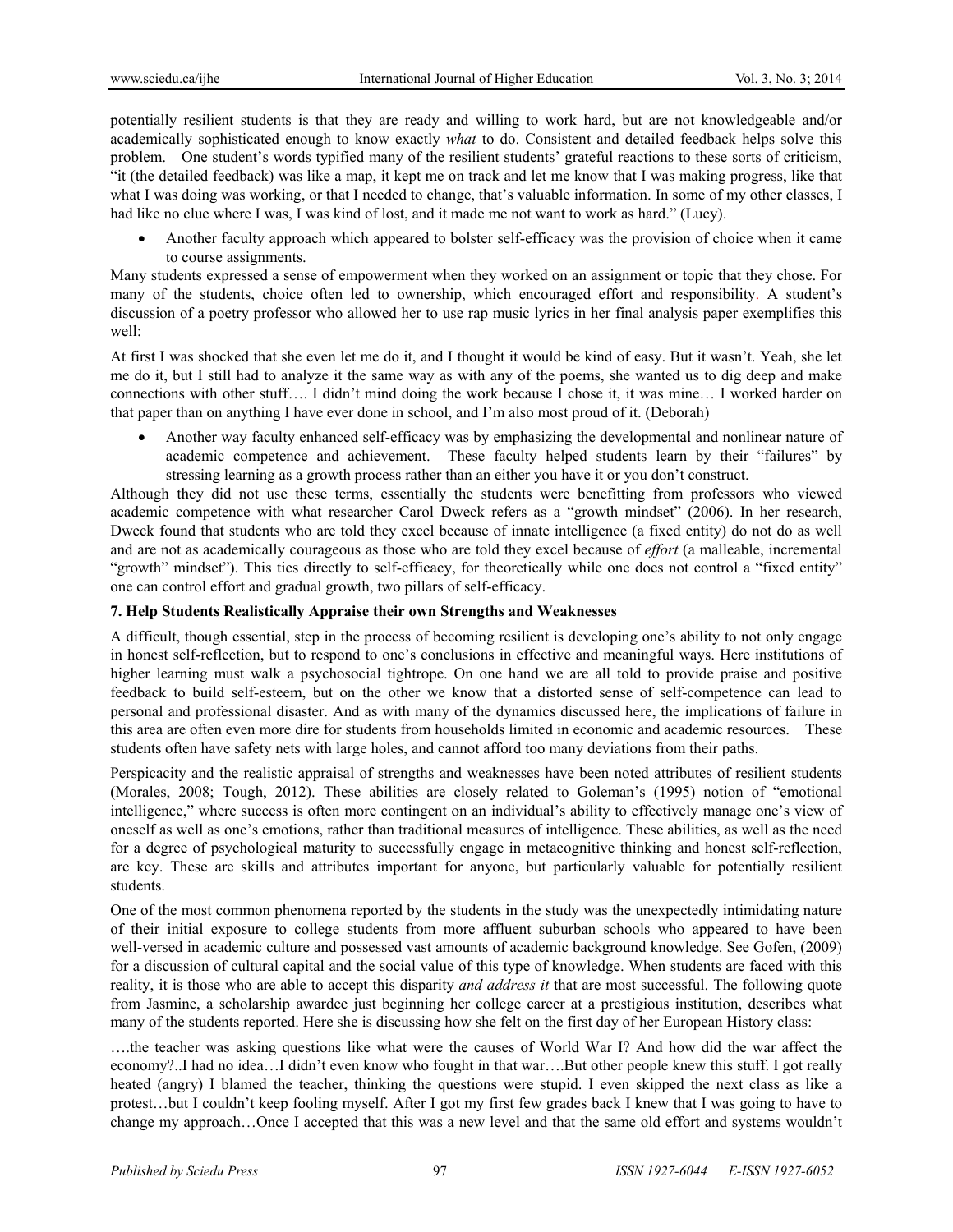work, things started to change. I committed to reading everything I could, asking lots of questions, and going for extra help at the writing lab…these were things I never had to do before, but it was a new level.

What would have happened had Jasmine not had the humility, courage and willingness to realistically assess the situation? Had she continued to blame the professors, rather than admit she was behind and would have to change, it is unlikely she would have succeeded and maintained the necessary GPA. For students like Jasmine in situations like this, there is little room for delusion or self-pity.

Faculty must help students acquire a realistic understanding of where they are visa vie the content and skills of the particular course, and if relevant, what is required for related career paths.

Many of the suggestions below dove tail with those above regarding facilitating self-efficacy. As Tough (2012) indicates, those who are resilient not only learn from their mistakes or failings, but then *act* to address them.

 Professors who gave ungraded pretests and had individual, private conferences to discuss results, often helped students uncover areas for improvement without the stress and emotions tied to grades and evaluation.

This approach worked best if done earlier in the semester, giving students time to address their issues.

 Some professors, usually in education courses, took time to discuss the students' previous schooling experiences- specifically the quality and rigor of their precollege education.

This helped the students reflect on what they may have missed out on without feeling as if they should be blamed for it. Initially, students often do not realize how lacking their precollege educations may have been, but through thoughtful conversation come to realize what they have missed out on, and more importantly the extent to which their prior schooling may have been deficient.

 Several students in the study talked about faculty members and/or counselors who worked with them to jointly identify skills/attributes/competencies that students would need to acquire/work on in order to be successful and meet their academic and professional goals.

Many of the students remarked that this was the first time they ever, even informally, reflected explicitly on what they needed to do. Diana's description of an experience doing a similar exercise illustrates the potential merit of this type of self-appraisal, "Nobody ever told me what I needed to do to get ahead, like not specifically. I mean, people always tell you 'work hard' and stuff, but nobody pointed to what I needed to do and change, like stuff I needed to get better at."

Perhaps the most slippery of slopes come in helping students decide on a career or graduate school trajectory. Because first generation college students receive less guidance from home and take longer to earn their desired degrees (McCarron & Inkelas, 2006) the role of the faculty member is especially crucial. However, often professors fear being perceived of as "dream killers," so they may tacitly encourage students to pursue goals that are unrealistic and/or wastes of time and money. Obviously, we do want to encourage students, but what the students in the study found most useful were honest and frank discussions regarding how difficult something was and whether or not success was a realistic possibility. Remembering that often these students come from households that possess little knowledge of graduate education and the white collar job market, faculty and advisors have a special obligation to provide accurate and honest assessments.

One student in the study wanted to be a lawyer simply because he "liked the way it sounded." He had a good but not great GPA, and disliked reading. A blunt and honest conversation with a criminal justice professor not only dissuaded him from that path, but opened up other career possibilities in the field that were more suited to the student's abilities and interests. According to this student, had this conversation not taken place, he would have probably spent a great deal of time and money failing out of law school.

#### **8. Encourage Help Seeking Tendencies**

As presented earlier, resilience theory operates under a risk/protective factor model. Protective factors mitigate the potentially negative effects of risk factors. Here the role of colleges and universities is clear, promote/encourage help seeking tendencies where potentially resilient students take advantage of available resources (protective factors). In other words, encourage help-seeking tendencies.

In addition to assisting with academic progress, utilizing available assistance facilitates two well-known components of retention, academic and social integration in the college community (Kraemer, 1997; Nora & Rendon, 1996; Pascarella& Terenzini, 1991; Terenzini, & Pascarella, 1977). However, low socioeconomic students in particular are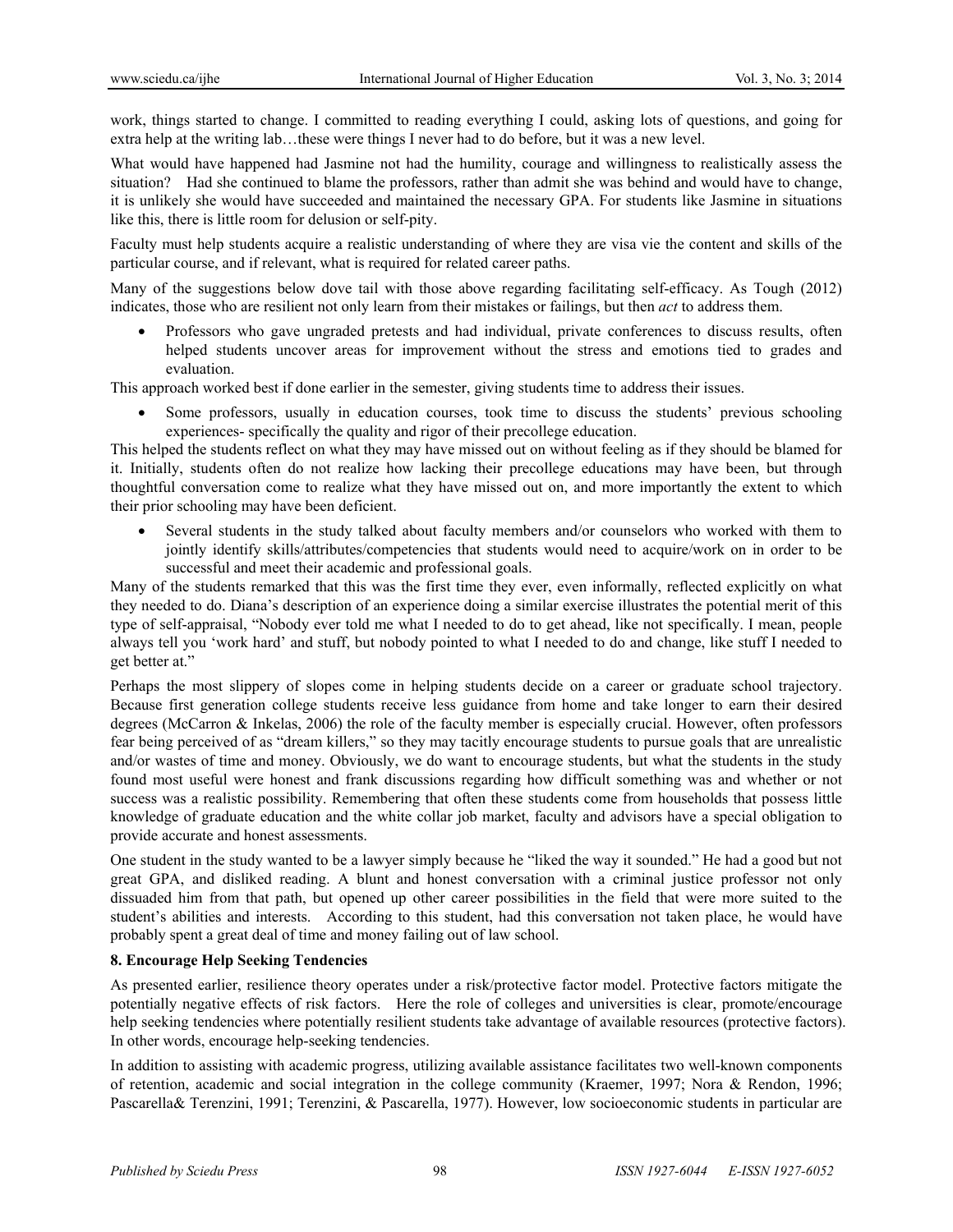often less likely to be engaged in outside class activities, such as study groups, and informal interactions with faculty (Engle & Tinto, 2008). Thus, once again facilitating these linkages is especially significant.

In terms of invaluable environmental protective factors students took advantage of, 90% of the students in the study identified *college-bridge/ scholarship programs*, 72% *caring college personnel*, and 66% *college sponsored tutoring initiatives*. Given the amount and severity of risk factors with which many students have had to contend, students need these resources, thus encouraging more students to seek out and take advantage of available assistance is key. Below are some ways faculty can accomplish this.

Writing centers/labs were of particular valuable for resilient students.

Instead of waiting for students to struggle and suggesting or hoping they make an appointment, some faculty required students to take at least one paper to the writing lab before submitting it. Not only did this help improve student writing, but it made certain students knew where and how tutoring appointments took place. Many students only went to tutoring initially because they had to, but then made it part of their weekly or monthly routine. Faculty members who do not want to require it, could make a visit to the writing center worth extra points. Either way, getting students there initially often made a significant difference.

 Other faculty created assignments or activities that required students to attend university events and/or interact with available resources.

Examples included: having to attend lectures then writing response papers; scavenger hunts, where they had to get signatures from a variety of university offices; and mandatory attendance at library orientations. Additionally, some faculty invited individuals from various college offices to do brief presentation in their classes, explaining what services were available and how to take advantage of them. All of these activities exposed students to available resources, resources students often heavily relied upon at later dates. Continuous integration of resources can eventually engender and encourage help seeking tendencies and the procurement of invaluable protective factors.

 Perhaps the most direct means of getting students to take advantage of resources came from faculty who continually offered themselves up as resources.

Students reported greater "use" of professors who said things like, "Make sure to visit me during office hours," "If you do really well in this class I can write you a letter of recommendation," and "Remember, you pay the tuition, so it is our job to serve you." These simple, yet important offerings often surprised students and gave them the encouragement they needed to actually seek out assistance. One student said, "I always looked at professors as above me, as people who didn't want to be bothered by questions and stuff. But Dr. (Perez) told us to see him, even joked that he was lonely….it made it a lot easier, he was more approachable" (Lupe).

 Finally, some faculty were more proactive and explicit in their desire to connect students with resources, and took the initiative to actively connect students to people or programs from which they could benefit.

Students reported professors who suggested specific scholarships, introduced them to academic support personnel, nominated them for awards, and even set up internships. Students benefited a great deal from this sort of *active* mentoring and guidance.

# **9. Provide Clear Linkages between Academic Success and Future Economic Security**

An essential, yet often overlooked aspect of the resilience process is the power of the presence of clear linkages between academic success (graduation) and economic security. This ties in closely with the earlier discussion on self-efficacy in that people are more likely to exert effort the more they believe that effort will indeed payoff. For potentially resilient students from poor, economically unstable backgrounds, the "payoff" is both literal and figurative.

Perhaps unlike many from middleclass and wealthier backgrounds, most resilient students view college not as a means to "enlightenment" nor becoming rich, but rather as a means to a modicum of financial security. Consequently, *clear* paths from graduation to career seemed to be of great motivational value. As a young woman who wanted to be an elementary teacher put it, "it was really only when I did my first practicum experience that I started to believe I could actually make a decent living teaching. That is when I started working harder. It was like I could finally see the end, there it was, only a year or two away and I could be that teacher in the front of the class." (Jessica)

Given an ever shifting and often daunting national employment picture, creating this connection between academic success and economic security can be a challenge. Additionally, many faculty may not think it is their job to do so, believing that is up to the career services offices. However, what is clear is that, regardless of where it came from,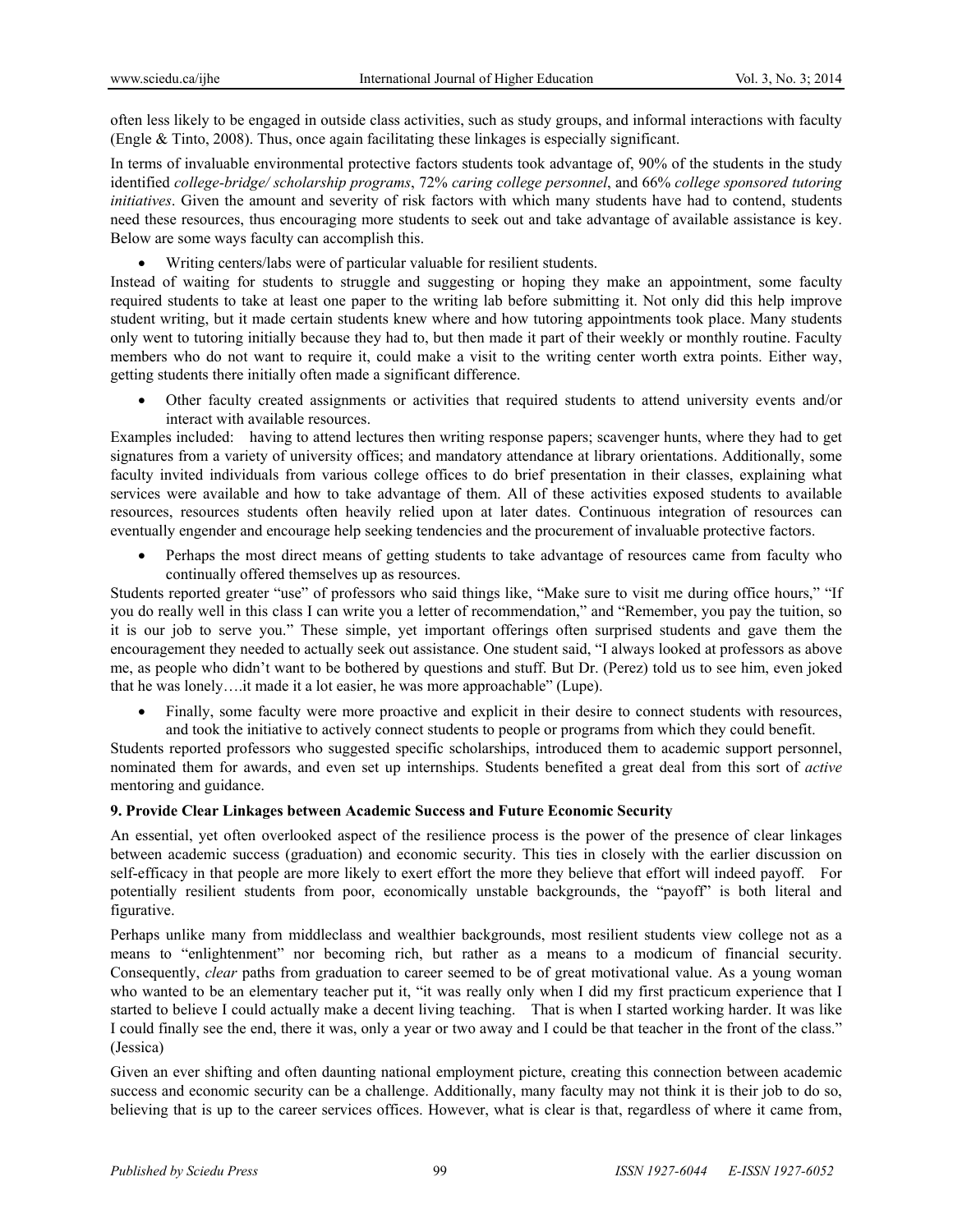the connection between academic performance and economic security proved to be an essential ingredient for resilience.

Below are some of the ways colleges and faculty have managed to create or at least strengthen this connection.

 Faculty who brought the work world into their classrooms made future employment a more realistic and tangible entity.

They did this in a number of ways, including: bringing in speakers from career fields related to their academic discipline; creating assignments where students had to explore concepts inherent to prospective careers; facilitating and/or promoting available internships, employment opportunities, and graduate assistantships; and pointing out the value or early and constant resume building. All of these activities helped strengthen the connection between school and the students' futures.

#### **10. Conclusion**

Institutions and faculty seriously committed to improving how well they educate students from low socioeconomic and ethnic minority backgrounds must recognize that, while they are more similar than they are different, not all students are the same. Those from marginalized backgrounds often come from very different circumstances, and these circumstances significantly color both how they view themselves and their college educations. Consequently, an effective faculty member must often serve as the "cultural glue" that connects the students' precollege experiences, values and norms with those of higher education and academia.

The faculty members who proved invaluable to the success of the resilient students studied were often highly attuned to their specific needs and modified their practices to better educate them. Studying and learning about what works is an essential first step for other faculty who want to move in that same direction.

It is unrealistic to expect all faculty to engage in all of the practices outlined above. What can be enacted depends on the academic discipline, the level of the students (freshmen, sophomore, etc.), the personality and expertise of the faculty member, and the mission of the institution. However, if a majority of faculty at a given institution operate in ways that promote and facilitate the resilience tenets described, then the overall climate and culture of the institution will foster greater success for the students who are often the most vulnerable and least likely to succeed.

A significant benefit is that the modifications discussed above are not heavily resource consuming. Shifts in attitudes, assignments, and emphasis can be achieved with little time and financial expenditures- utilizing structures, routines, and processes already in place. Most faculty are interested in adapting how they teach and learning about ways they may be more effective. There are few potentially worthwhile retention initiatives that can be enacted simply by sharing ideas or engaging in a brief series of professional development workshops.

It is also helpful to emphasize the practical and "bottom line" benefits of these types of initiatives. Given budgetary constraints, the increasing questioning of the ultimate value of a college degree, and increasing public scrutiny over college tuition and graduation rates, institutions of higher learning must retain and graduate as many students as possible. Not only is it clearly good for the students and their futures, but it can improve public perception significantly.

Finally, these approaches can be considered highly inclusive and beneficial to various types of students. It is logical to assume that an institution that demonstrates an ongoing commitment to fostering resilience will end up further facilitating the success of *all* of its students, not just those from marginalized and disadvantaged backgrounds.

#### **References**

Astin, A. (1993). *What matters in college.* San Francisco: Jossey Bass.

- Bai, H., & Pan, W. (2010). A multilevel approach to assessing the interaction effects on college student retention. *Journal of College Student Retention,11* (2), 287-301. http://dx.doi.org/10.2190/CS.11.2.g
- Bandura, A. (1977). Self-efficacy: Toward a unifying theory of behavioral change. *Psychological Review, 84* (2), 191-215.http://dx.doi.org/10.1037/0033-295X.84.2.191
- Bastedo, M.N., & Gumport. P.J. (2003). Access to what? Mission differentiation and academic stratification in U.S. public higher education*. Higher Education, 46*, 341-59.http://dx.doi.org/10.1023/A:1025374011204
- Bogdan, R., & Biklen, S. (1982). *Qualitative research for education: An introduction to theory and methods.* Boston: Allyn and Bacon.
- Conchas, G. (2006). *The color of success: Race and high achieving urban youth.*New York: Teachers College Press.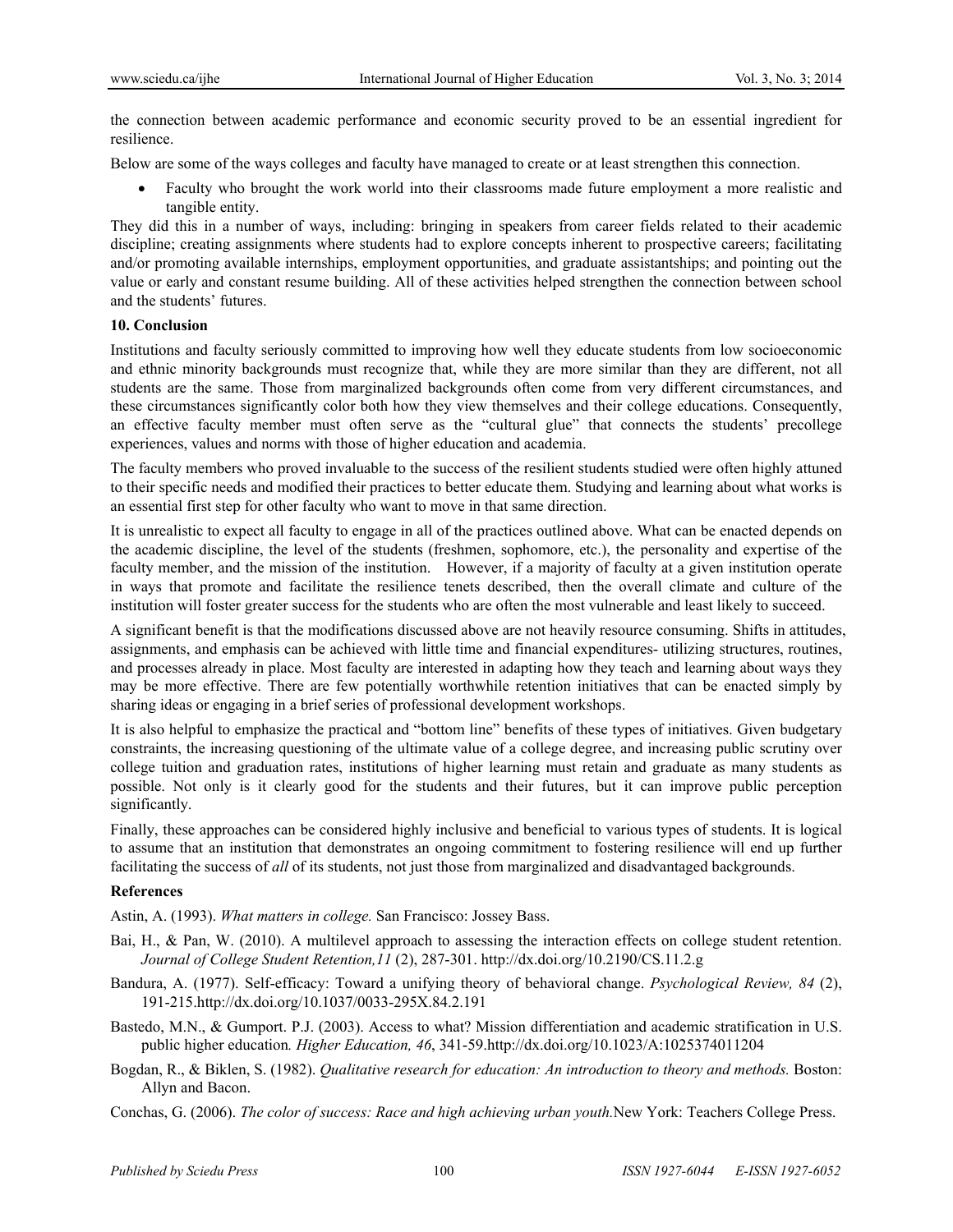Cross, K.P. (1971). *Beyond the open door: New students to higher education.* San Francisco:Jossey-Bass.

- Dweck, C. (2006). *Mindset: The new psychology of success*. New York: Ballantine Books.
- Ely, M. (1991). *Doing qualitative research: Circles within circles.* New York: The Falmer Press.
- Engle, J., & Tinto, V. (2008). *Moving beyond access: College for low-income, first-generation students.*  Washington, DC: The Pell Institute.
- Erisman, W., & Looney, S. (2007). *Opening the door to the American dream: Increasing higher education access and success for immigrants*. Washington, DC: The Institute for Higher Education Policy.
- Fox, M.A., Connolly, B.A., & Snyder, T.D. (2005). *Youth indicators 2005: Trends in the well-being of American youth.* Washington, D.C: U.S. Department of Education.
- Garmenzy, N. (1991). Resiliency and vulnerability to adverse developmental outcomes associated with poverty. *American Behavioral Scientist 34* (4), 416-430.http://dx.doi.org/10.1177/0002764291034004003
- Gerardi, S. (1990). Academic Self-Concept as a predictor of academic success among minority and low-socioeconomic status students. *Journal of College Student Development, 31*, 400-417.
- Glaser, B., & Strauss, A. (1965). The Discovery of substantive theory: A Basic strategy underlying qualitative research. *American Behavioral Scientist, 8*(6), 5-12.http://dx.doi.org/10.1177/000276426500800602
- Gofen, A. (2009). Family capital: How first-generation higher education students break theintergenerational cycle. *Family Relations, 58*, 104-20.http://dx.doi.org/10.1111/j.1741-3729.2008.00538.x
- Goleman, D. (1995). *Emotional intelligence.* New York: Bantam Books.
- Hartley, M. T. (2013). Investigating the relationship of resilience to academic persistence in college students with mental health issues. *Rehabilitation Counseling Bulletin*, 56 (4), 240-250. http://dx.doi.org/10.1177/0034355213480527
- Hawkins, R., & Mulkey, L.M. (2005). Athletic investment and academic resilience in a national sample of African American females and males in the middle grades. *Education and Urban Society, 38*(1), 62-88.http://dx.doi.org/10.1177/0013124505280025
- Hausmann, L., Schofield, J., & Woods, R. (2007). Sense of belonging as a predictor ofintentions to persist among African American and White first-year college students.*Research in Higher Education*,48, 803-39.http://dx.doi.org/10.1007/s11162-007-9052-9
- Hill, W., & Woodward, L. (2013). Examining the impact learning communities have on college of education students on an urban campus. *Journal of College Student Development, 54* (6), 643-648.http://dx.doi.org/10.1353/csd.2013.0085
- Hussar, W.J., & Bailey, T.M. (2014). *Projections of education statistics to 2022*. Washington, D.C: National Center for Education Statistics.
- Jehangir, R.R. (2010). *Higher education and first-generation students: Cultivating community,voice, and place for the new majority*. New York, NY: Palgrave Macmillan.http://dx.doi.org/10.1057/9780230114678
- Kitano, M. K., & Lewis, R. B. (2005). Resilience and coping: Implications for gifted children and youth at risk. *TheRoeper Review, 27*(4), 200-215.http://dx.doi.org/10.1080/02783190509554319
- Kraemer, B.A. (1997). The academic and social integration of Hispanic students into college: *The Review of Higher Education,* 20 (2), 163-179. http://dx.doi.org/10.1353/rhe.1996.0011
- Lincoln, Y., & Guba, E. (1985). *Naturalistic inquiry.* Beverly Hills, CA: Sage.
- McCarron, G.P., &Inkelas. K.K. (2006). The gap between educational aspirations andattainment for first-generation college students and the role of parental involvement.*Journal of College Student Development,* 47, 534- 549.http://dx.doi.org/10.1353/csd.2006.0059
- McCubbin, L. (2001). *Challenges to the definition of resilience*. Paper presented at the meeting of the American Psychological Association, San Francisco, CA.
- Morales, E.E. (2008). A focus on hope: Toward a more comprehensive theory of academic resiliency among at-risk minority students. *Journal of At-risk Issues, 14* (1), 23-32.